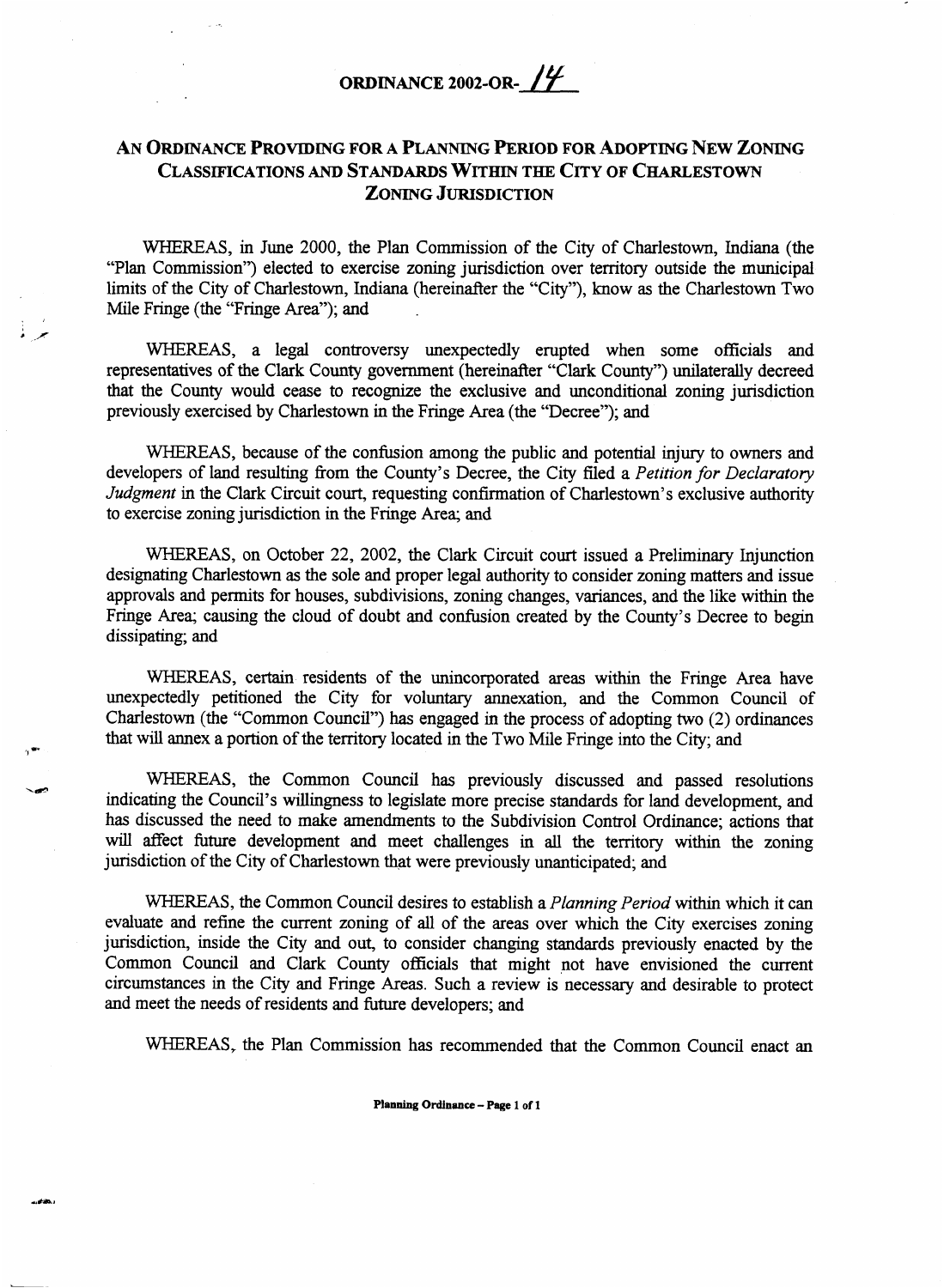ordinance postponing consideration or approval of new or pending petitions for preliminary subdivision plats until such **time** that the Common Council reviews and possibly updates the City's comprehensive plan, Subdivision Control Ordinance, and other zoning regulations, taking into account certain recent developments; and

**WHEREAS,** a temporary postponement of approval of preliminary subdivision plats would provide short-term and long-term benefits to the residents and developers under the zoning jurisdiction of the City of Charlestown Plan Commission, including but not limited to the following, to wit:

- **a.** It will provide **an** increased and renewed opportunity for public input and debate concerning improvements to the City's comprehensive plan, zoning ordinances, *Subdivision Control ordinances, and pertinent zoning classifications;*
- b. It will provide time for thoughtful consideration and eliminate the need for hasty regulatory planning by the Plan Commission and Common Council;
- c. It will insure the temporary preservation of the *status quo* of land usages during the planning process, thereby protecting owners of land; and
- d. It will lessen the incentive and ability of opportunistic developers to seek hurried approval of poorly planned developments in order to take advantage of outdated and/or inappropriate **zoning** classifications, zoning ordinances and Subdivision Control ordinances that might not be in the best interest of the communities.

WHEREAS, it would be unduly harsh to delay final plat approval for developments that have already been properly applied for, preliminarily approved, and whose developers have taken substantive steps toward completion of those developments;

NOW, THEREFORE, BE IT ORDAINED by the Common Council of the City of Charlestown, Indiana, that effective immediately, and for a period of six (6) months from the effective date of this ordinance, that no petitions for preliminary subdivision plat approval or land rezoning for any territory or real property within the zoning jurisdiction of the City of Charlestown **shall** be received, considered, or approved by the City of Charlestown Plan Commission. This *Planning Period* may be extended by the Common Council from time to time, upon good cause shown and after a public hearing. **h-**

**BE** IT FURTHER ORDAINED that any owner of an interest in land that wishes to proceed with application for rezoning or subdivision of land may request that a special exception be granted by the Common Council. However, such a special exception may be granted only upon a showing that the applicant has a unique circumstance that would cause undue hardship to wait until the end of the Planning Period, and requires a two thirds (2/3) majority vote of the Common Council after an advertised public hearing in order to be excepted from the effects of this ordinance.

BE IT FURTHER ORDAINED that notwithstanding the provision above, it shall be clear that any pending Petitions for *final* subdivision plat approvals properly before the Charlestown Plan Commission (where the Plan Commission had already granted approval of a preliminary

**Planning Ordinance** - **Page 2 of 2** 

a ..